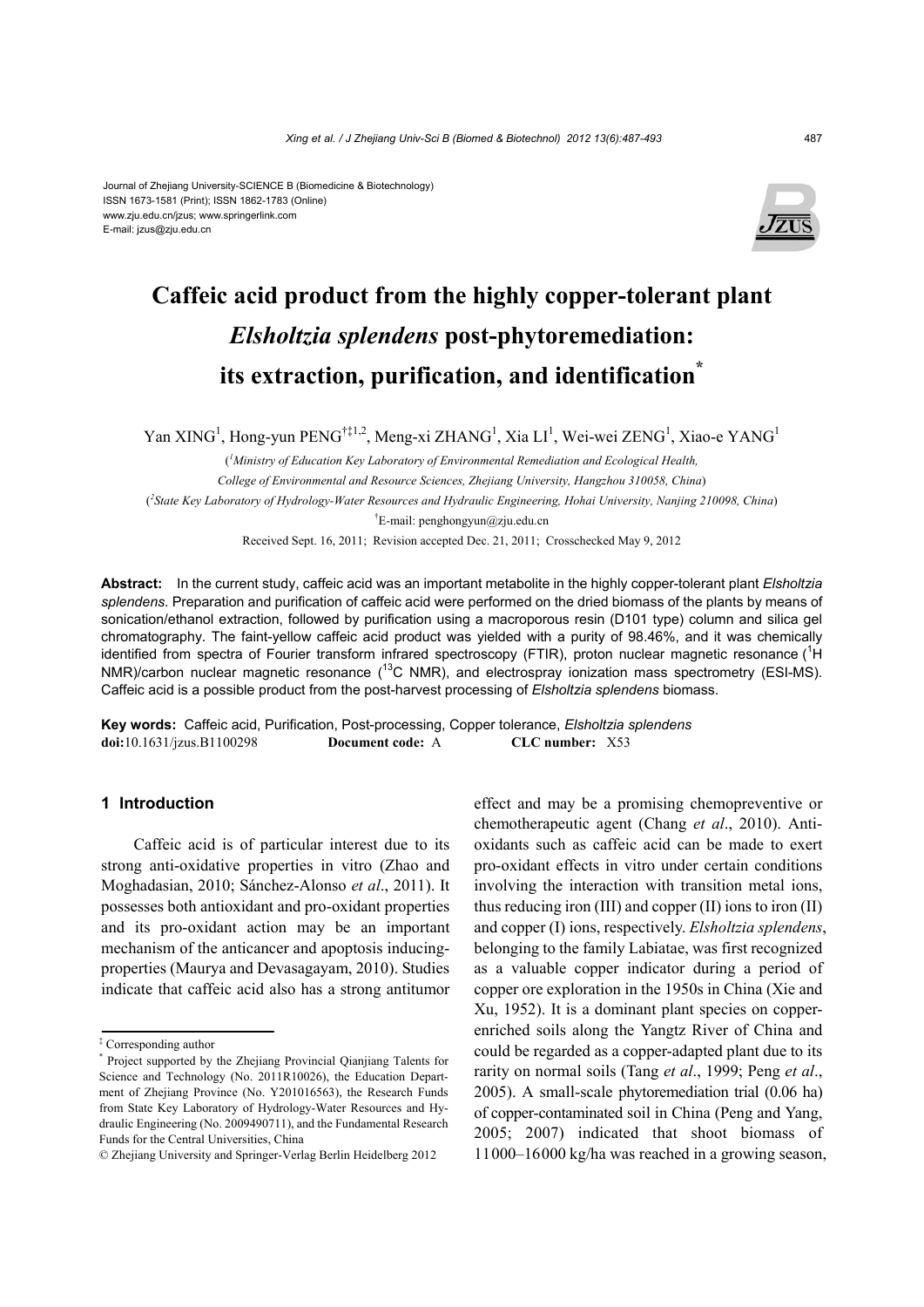and about 17 mg of copper per plant was removed from contaminated soil by the whole plant of *E. splendens*. A larger-scale phytoremediation (1.33 ha) of copper-contaminated soil in China has been ongoing using *E. splendens*. Moreover, *E. splendens* is traditionally used as a medicinal plant due to its pharmacological and anti-oxidative effects (Choi *et al*., 2007; Choi and Kim, 2008a; 2008b). Anti-oxidation and pro-oxidative actions of caffeic acid are hypothetically copper-dependent, and thus the metabolic process necessary to production of caffeic acid could be copper-dependent in *E. splendens*. Herein, high purity and high yield of caffeic acid product will be isolated from *E. splendens* biomass post-phytoremediation by means of sonication/ ethanol extraction, followed by purification using a macroporous resin (D101 type) column and silica gel chromatography.

### **2 Materials and methods**

### **2.1 Plant materials and extraction**

Flowering adult *E. splendens* plants were harvested during November 2010 from a coppercontaminated site located at the Fuyang County, Zhejiang Province of China. Plants were naturally air-dried, and then leaves and flowers were removed from mother plants, ground to powder, and sieved by a 100-mesh screen. The 95% ethanol extraction (5 L, 25 °C) for 24 h followed by sonication extraction (40 kHz, 25  $\degree$ C) for 1 h was applied to the powders, and then the filtrate was concentrated to give the crude Extract 1. A solution was made of the crude Extract 1 and distilled water, and then treated with petroleum ether and ethyl acetate in turn (Fig. 1). The layers of ethyl acetate were concentrated to yield the black-brown Extract 2.



**Fig. 1 Optimized process for the extraction and purification of caffeic acid product from the dried biomass (flowers and leaves) of the highly copper-tolerant plant** *Elsholtzia splendens*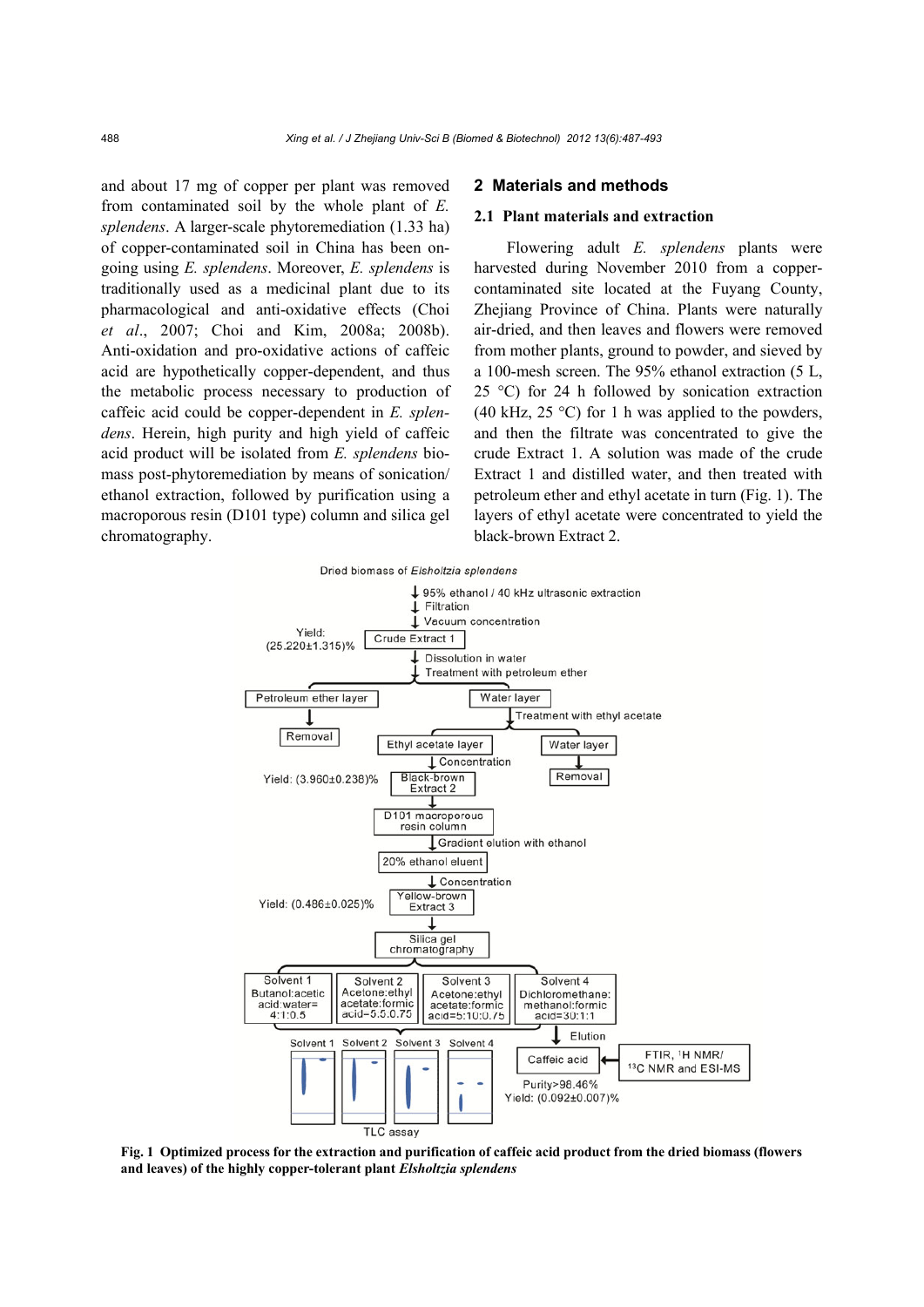## **2.2 Purification and chemical identification**

A solution was made of the black-brown Extract 2 with distilled water and then mounted to the top of the cleaned macroporous resin column (D101 type). Elution with a water-ethanol step gradient was performed for the resin column. Then elution of 20% ethanol through the resin column was concentrated to give the yellow-brown Extract 3, which was for further purification by chromatography using silica gel (200‒300 mesh). Different organic solvents were used as elution for the silica gel column (Fig. 1). Better isolation for the solvent elution through silica gel was observed when a bright blue fluorescence occurred when assayed with thin layer chromatography (TLC)  $(R_f=0.5)$ at 254 nm, and the grey-black dot appeared when exposed to  $0.01$  g/ml FeCl<sub>3</sub>. And then the elution was concentrated to yield the faint-yellow powder, which was dissolved in distilled water and vacuumlyophilized by Labconco Freezen Systems to give the faint-yellow crystal (Fig. 1).

All the chemicals used were of analytical grade. Macroporous resin was purchased from Shanghai Mosu Chemicals Co. Ltd., China, and silica gel (H type) was from Qingdao Marine Chemical Factory, China. Infrared spectra were recorded with a Nicolet Nexus-670 Fourier transform infrared (FTIR) spectroscopy in the range of  $500-5000$  cm<sup>-1</sup> with a Ge/KBr beam splitter and a deuterated triglycine sulfate (DTGS) detector at room temperature. The wavenumber accuracy was  $0.01 \text{ cm}^{-1}$ ; 40 scans were recorded at a resolution of 1 cm<sup>-1</sup> and averaged for the spectra. Nuclear magnetic resonance (NMR) spectra were recorded for  ${}^{1}$ H NMR at 500 MHz and  ${}^{13}$ C NMR at 125 MHz on a Bruker AVIII 500 MHz spectrometer. For  ${}^{1}H$  NMR, tetra-methylsilane (TMS) served as internal standard (*δ*=0) and data were reported as follows: chemical shift, integration, multiplicity (s=singlet, d=doublet, t=triplet, q=quartet, m=multiplet), and coupling constant in Hz. For  $^{13}$ C NMR, TMS (*δ*=0) was used as internal standard and spectra were obtained with complete proton decoupling. Mass spectrometry (MS) data were obtained using Waters-UPLC-TAD electrospray ionization mass spectrometry (ESI-MS). High performance liquid chromatography (HPLC) was performed on an Agilent Technology 1200 series, equipped with an eclipse XDB  $C_{18}$  column (4.6 mm×250 mm, 5 µm) in

G1316A TCC thermostat-monitored column compartment and G1314B VWD ultraviolet (UV) detector (samples detected at 323 nm). Copper concentration was measured using an Agilent 7500a inductively coupled plasma-mass spectroscopy (ICP-MS).

# **2.3 Caffeic acid in plants under different copper levels**

Seven-month-old *E. splendens* plants were harvested before flowering, in the copper-contaminated soil located at the Fuyang County, Zhejiang Province of China. Sonication extraction (40 kHz, 1 h) in 95% ethanol (20 ml, 25 °C) was applied to 1 g samples of powdered dried stems and leaves. After it was filtered through 0.22-µm membrane filters, the caffeic acid content in the supernatant was measured by HPLC. Meanwhile, the 0.2 g samples of powdered dried stems and leaves were digested completely with a mixture of nitric-perchloric acid (85%:15%), and copper concentrations in the digestion were measured using inductively coupled plasma-optical emission spectroscopy (ICP-OES; Model IRAS-AP, TJA). Data were analyzed statistically using analysis of variance (ANOVA), using least significant difference (LSD, *P*=0.05) to identify significant results.

## **3 Results and discussion**

## **3.1 Caffeic acid in copper-tolerant plants**

*E. splendens* is adapted to high copper toxicity in the environment. It is proposed (Fan *et al.*, 2009) that it is the caffeic acid phenolate anion, instead of the parent molecule, that chelates with the copper (II) ion as a bidentate ligand to form caffeic acid phenolate anion/copper (II) chelate complex, hence facilitating the intramolecular electron transfer to form the corresponding caffeic acid semiquinone radical intermediate. The latter undergoes a second electron transfer with oxygen to form the corresponding *o*-quinone and a superoxide which could be dangerous for normal physiological requirements in organisms. Decreased caffeic acid and increased copper levels were observed in both stems and leaves (Table 1), indicating that metabolism of caffeic acid could be copper-dependent in above-ground tissues of *E. splendens*. In the current study, the peak of the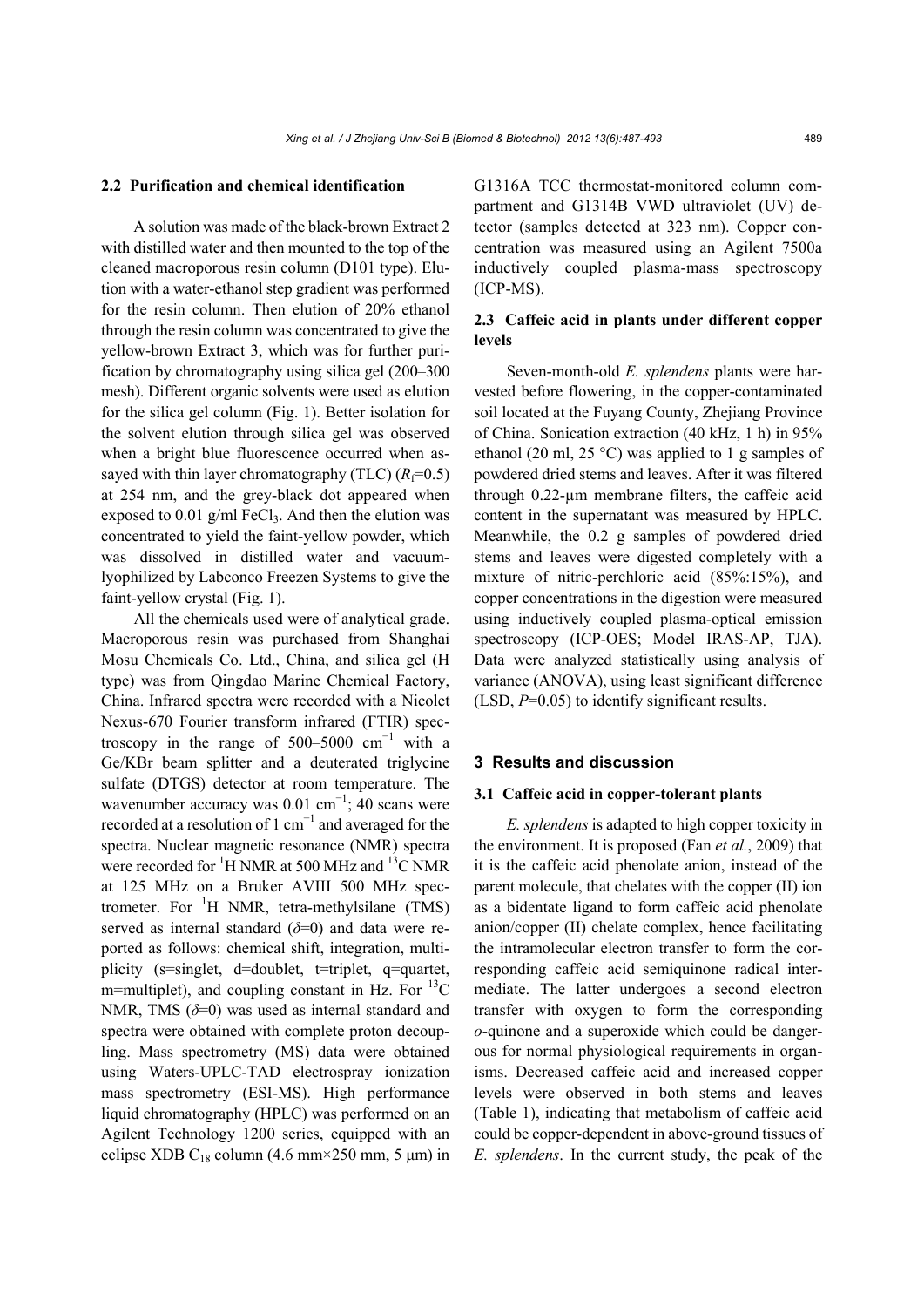standard caffeic acid was around 7.4 min in the HPLC graph (Fig. 2a), and therefore the content of caffeic acid in the above-ground tissues was  $(0.131 \pm 0.001)\%$ , of the dried biomass of *E. splendens*, as calculated from the peak in HPLC graph (Fig. 2c).

# **3.2 Purification and chemical identification of caffeic acid from copper-tolerant plants**

In order to obtain high purity of caffeic acid from the water layers of the Extract 1 from the dried

**Table 1 Copper concentrations in soil and plant, and caffeic acid contents in seven-month-old** *E. splendens* **plants harvested in the copper-contaminated site located at the Fuyang County of Zhejiang Province, China**

| Soil type | Copper in soil<br>(mg/kg) | Copper in plant $(mg/kg)$ |         | Caffeic acid in plant $(mg/kg)$ |          |
|-----------|---------------------------|---------------------------|---------|---------------------------------|----------|
|           |                           | <b>Stem</b>               | i eaf   | <b>Stem</b>                     | Leaf     |
| Soil 1    | 4464.30b                  | 162.15a                   | 230.57a | 977.50a                         | 2244.37c |
| Soil 2    | 2424.75c                  | 105.68b                   | 145.99b | 1062.25a                        | 3422.18a |
| Soil 3    | 22.507.20a                | 138.44a                   | 108.34c | 450.90 <sub>b</sub>             | 2915.32b |



Different letters among the treatments indicate significant differences at *P*=0.05 as determined by the Duncan's multiple range test

**Fig. 2 HPLC graphs of the standard caffeic acid (a), the purified yellow crystal (b), and the 95% ethanol extraction (c) of the dried biomass (flowers and leaves) from the highly copper-tolerant plant** *Elsholtzia splendens*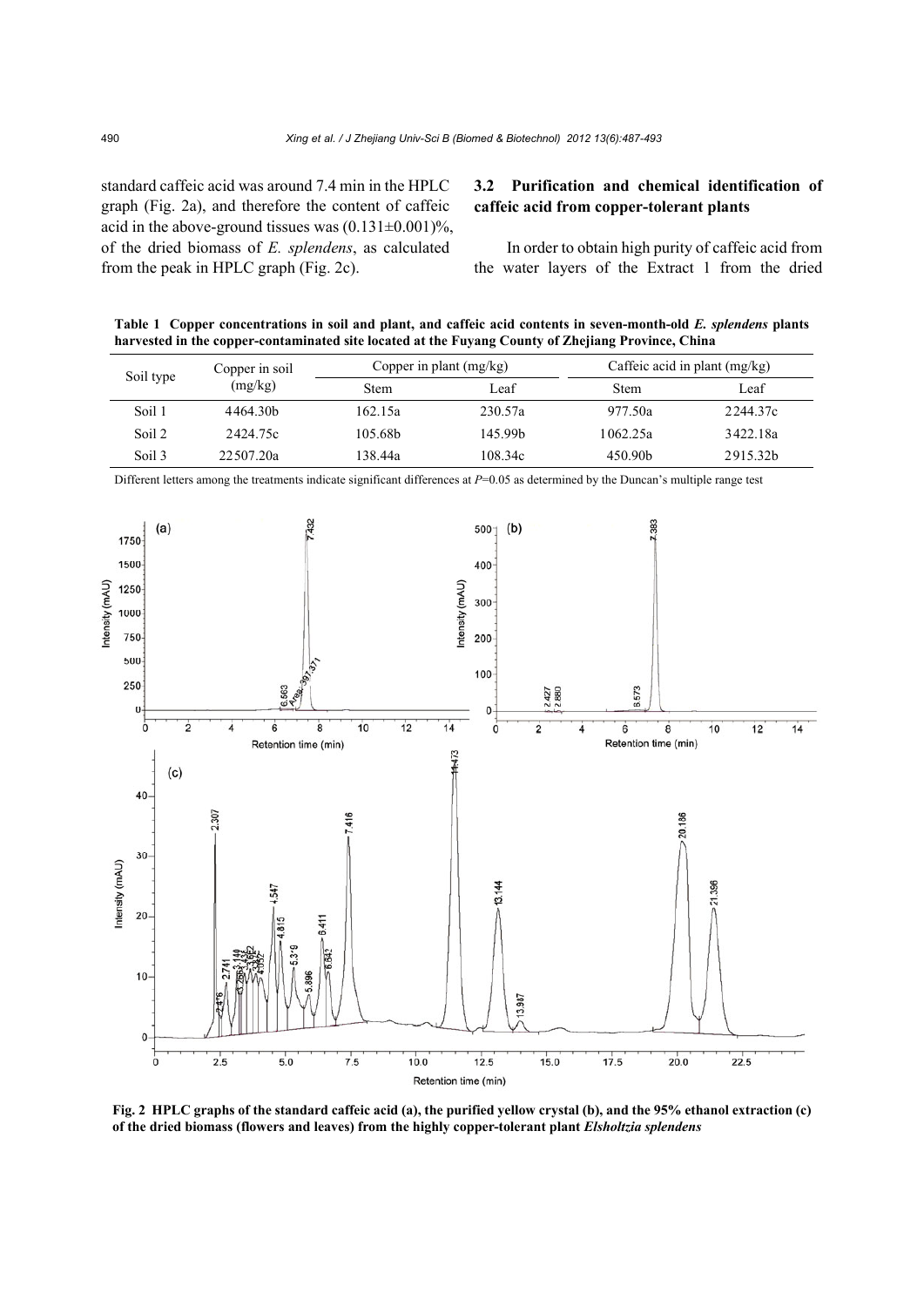biomass (Fig. 1), a macroporous resin (D101 type) column was employed and then the eluent of 20% ethanol through resin was further purified by silica gel chromatography. Different solvents for the elution of silica gel column were used as follows: Solvent 1, butanol:acetic acid:water=4:1:0.5 (v/v/v, the same below); Solvent 2, acetone:ethyl acetate:formic acid=5:5:0.75; Solvent 3, acetone:ethyl acetate: formic acid=5:10:0.75; Solvent 4, dichloromethane: methanol:formic acid  $(CH_2Cl_2:CH_3OH.HCOOH)$ = 30:1:1. Formic acid has been found to effectively diminish the interference of impurities in the elution for silica gel, and thus the preferred solvent elution for isolation of caffeic acid by silica gel was dichloromethane:methanol:formic acid  $(CH_2Cl_2:CH_3OH:$ HCOOH)=30:1:1 (Fig. 1).

The faint-yellow crystal was yielded with a purity of 98.46%, as seen from its peak around 7.4 min in the HPLC graph (Fig. 2b), exactly the same as that of the standard caffeic acid (Fig. 2a). The faint-yellow crystal was chemically identified as caffeic acid from the spectroscopic data of  $\rm{^1H}$  NMR/ $\rm{^{13}C}$  NMR for the consistency with the standard caffeic acid, in terms of chemical shift, coupling constant, peak as well as hydrogen quantity for <sup>1</sup>H NMR spectra, and chemical shifts of nine carbon atoms for  $^{13}$ C NMR spectra (Table 2).

**Table 2 Chemical identification of the faint-yellow crystal from spectra of 1 H NMR/13C NMR**

|                     | δ                       |                                          |  |  |
|---------------------|-------------------------|------------------------------------------|--|--|
| Compound            | $13$ C NMR <sup>a</sup> | $\mathrm{^{1}H}$ NMR <sup>b</sup>        |  |  |
| Faint-yellow        | 145.85                  |                                          |  |  |
| crystal $(98.46\%)$ | 145.63                  |                                          |  |  |
|                     | 113.97                  | 6.79 (d; $J=8.0$ Hz; 2H)                 |  |  |
|                     | 121.66                  | 6.95 (dd; $J=2.0$ Hz, 8.0 Hz; 2H)        |  |  |
|                     | 126.68                  |                                          |  |  |
|                     | 114.43                  | 7.05 (d; $J=1.5$ Hz; 2H)                 |  |  |
|                     | 148.27                  | 7.55 (d; $J=16.0$ Hz; 2H)                |  |  |
|                     | 115.35                  | 6.23 (d; $J=16.0$ Hz; 2H)                |  |  |
|                     | 169.86                  |                                          |  |  |
| Standard caffeic    | 145.90                  |                                          |  |  |
| acid $(>99.0\%)$    | 145.56                  |                                          |  |  |
|                     | 113.84                  | $6.95$ (dd; $J=2.0$ Hz, $8.0$ Hz; $2H$ ) |  |  |
|                     | 121.77                  | $6.79$ (d; $J=8.0$ Hz; 2H)               |  |  |
|                     | 126.55                  |                                          |  |  |
|                     | 114.25                  | 7.06 (d; $J=2.0$ Hz; 2H)                 |  |  |
|                     | 148.24                  | 7.55 (d; $J=15.5$ Hz; 2H)                |  |  |
|                     | 115.26                  | 6.24 (d; $J=16.0$ Hz; 2H)                |  |  |
|                     | 169.90                  |                                          |  |  |

In CD<sub>3</sub>OD. <sup>a</sup> Measured at 125 MHz; <sup>b</sup> Measured at 500 MHz

FTIR spectrum of the faint-yellow crystal (Fig. 3a, Table 3) showed that the strong peak at  $3437 \text{ cm}^{-1}$  was attributed to the stretching absorption of hydrogen bonds between ‒OH groups; the weak peak at 3239  $cm^{-1}$  was attributed to the stretching vibration of benzene ring  $=$ C $-$ H group; the strong peak at  $1524 \text{ cm}^{-1}$  was attributed to stretching vibration of benzene ring C=C group; the strong peak at 1353 cm<sup> $-1$ </sup> was characteristic of O–H bending vibration; and the middle peak at  $1220 \text{ cm}^{-1}$  was attributed to C–OH stretching vibration of phenol. Moreover, two strong peaks at 1645 and 1621  $\text{cm}^{-1}$  were characteristics of the antisymmetry and symmetrical stretching vibrations of C=O in the ester group  $(O=CO)$ , which were shifted to the low wavenumber as compared to the carbonyl of 1700  $\text{cm}^{-1}$ .

The wide band at  $2500-3000$  cm<sup>-1</sup> region composed of certain weak small peaks was attributed to the O‒H stretching vibration of the carboxyl group. FTIR spectra (Fig. 3a, Table 3) of the ester group  $(O=CO)$  and the carboxyl group indicated the formation of the molecular dimer because of their intermolecular hydrogen bond, which was further confirmed by ESI-MS spectra (Fig. 3b) that the main peak at  $[2M-1]$ <sup>-</sup>=358.77 (*M* is the molecular weight) was observed for the anion peak of this molecular dimer. As seen in ESI-MS spectra, the molecular weight was calculated to be 180.16 g/mol from the highest peak at  $[M-1]$ <sup> $=$ </sup> 179.16 (Fig. 3b), for the faint-yellow crystal, which was the same as that of the standard caffeic acid. The determination of ICP-MS showed that there was no copper concentration in this faint-yellow caffeic acid product.

# **3.3 Extraction efficiency of caffeic acid from copper-tolerant plants**

As shown in Fig. 1, sonication/ethanol extraction produced the crude Extract 1 with a yield of  $(25.220\pm1.315)\%$ ; treatment with petroleum ether and ethyl acetate produced the ethyl acetate Extract 2 with a yield of  $(3.960\pm0.238)\%$ ; gradient elution via macroporous resin column produced the Extract 3 with a yield of  $(0.486 \pm 0.025)\%$ ; and then purification via silica gel chromatography resulted in caffeic acid product with a yield of  $(0.092\pm0.007)\%$  of the dried biomass. Thus, caffeic acid production could be an option to post-processing of *E. splendens* biomass from phytoremediation.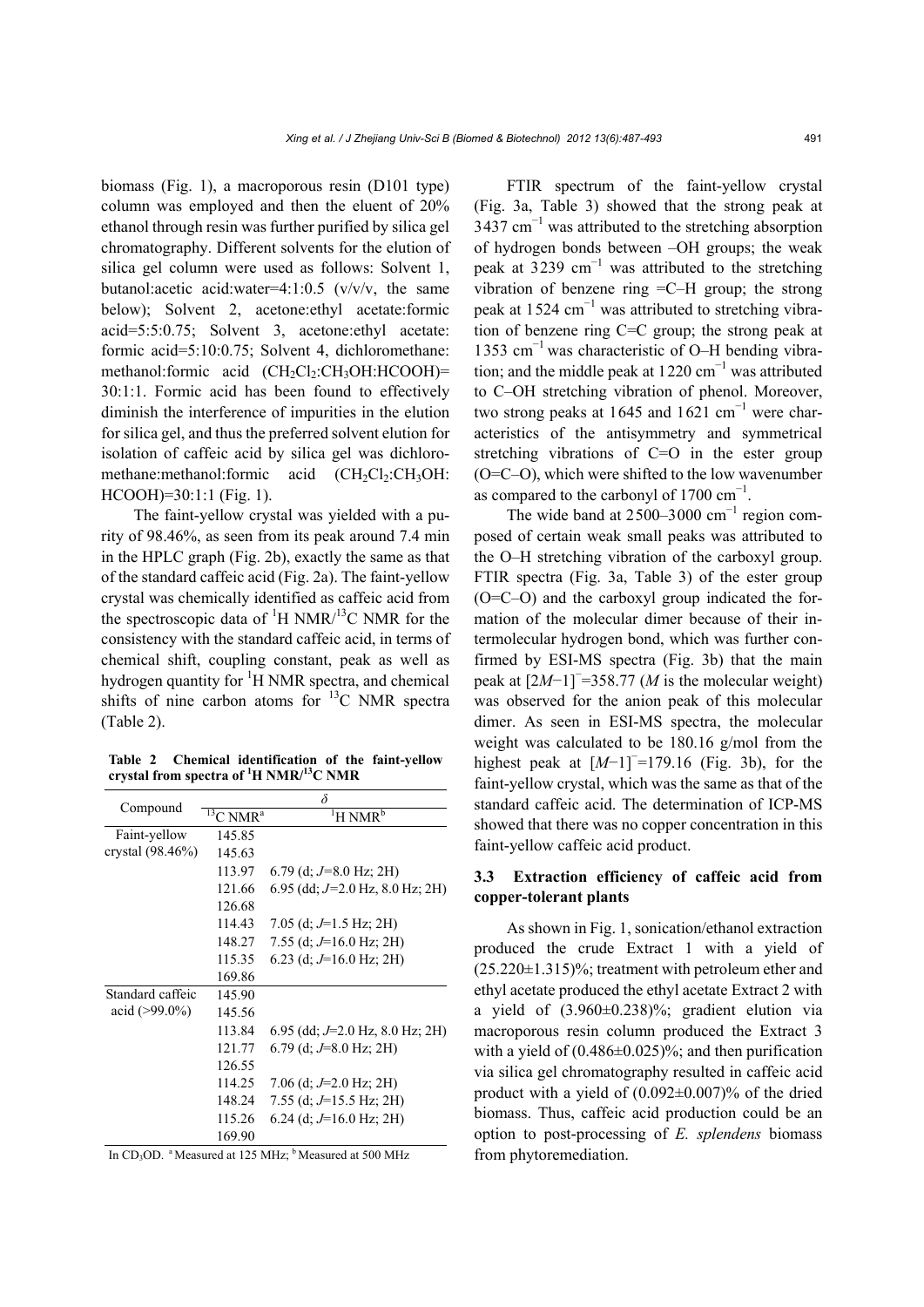| Wavenumber $(cm^{-1})$ | Main attributes                                      | Functional group |
|------------------------|------------------------------------------------------|------------------|
| $2500 - 3000$ (m)      | $-O-H$ stretching vibration                          | $-COOH$          |
| 1645(s)                | $-C=O$ stretching vibration                          | $-O-C=O$         |
| 1621(s)                | $-C=C$ stretching vibration                          | $-C=O$           |
| $960 - 980$ (m)        | $=$ C $-$ H out-plane bending vibration              | $Ar-C=C$         |
| 3239(w)                | Benzene ring $=C-H$ stretching vibration             | Benzene ring     |
| 1524(s)                | Benzene ring C=C stretching vibration                | Benzene ring     |
| $665 - 900$ (m)        | Benzene ring $=$ C $-$ H out-plane bending vibration | Benzene ring     |
| 3437(s)                | $-O-H$ stretching vibration                          | Phenol OH        |
| 1353(s)                | $-O$ –H bending vibration                            | Phenol OH        |
| 1220(m)                | $-C$ – $OH$ stretching vibration                     | Phenol OH        |

**Table 3 Chemical identification of the faint-yellow crystal from the spectrum of FTIR**



*m*/*z*

**Fig. 3 Spectra of FTIR (a) and ESI-MS (b) of caffeic acid product from the dried biomass (flowers and leaves) of**